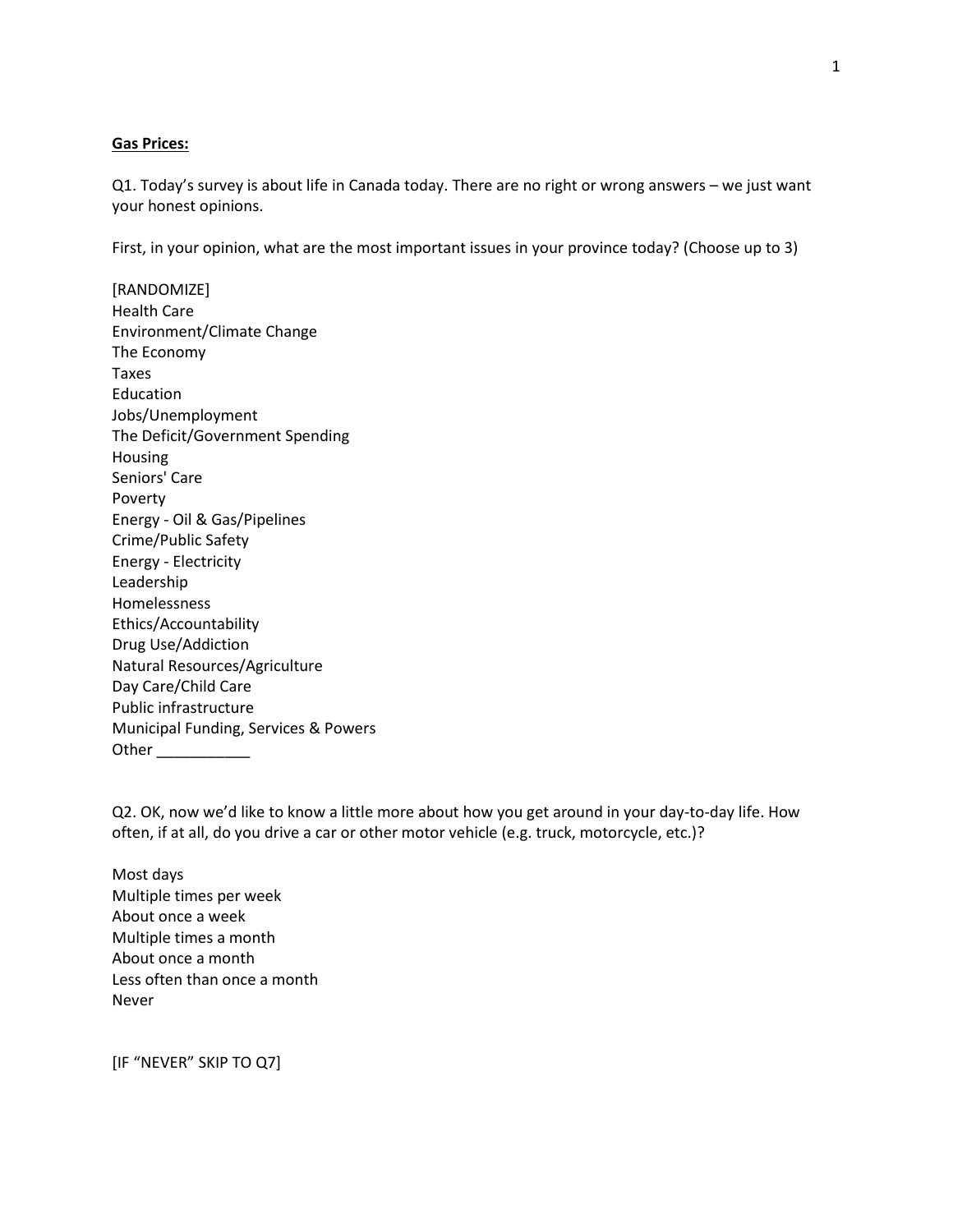Q3. And how is your engine powered? Thinking about the vehicle you drive the most, is it:

A vehicle with a gas tank that is 100% powered by gasoline A hybrid vehicle that has both an electric engine and a gas tank A plug-in electric vehicle that doesn't use any gasoline

[IF "PLUG-IN ELECTRIC VEHICLE" SKIP TO Q7]

[ASK OF THOSE WHO DO NOT DRIVE A PLUG-IN ELECTRIC VEHICLE] Q4. And thinking specifically about the community or city where you live, which statement best describes the price you have paid for the gasoline over the last three months? Have you noticed a …?

Major increase in price Minor increase in price Minor decrease in price Major decrease in price I haven't noticed any change in price

[ASK THOSE WHO SAY MAJOR INCREASE OR MINOR INCREASE AT Q3] Q5. And, how has this increase affected you personally, if at all?

A great deal – I'm struggling to afford gas A little— the cost of gas is getting expensive, but I can manage it Not at all – I can afford to pay a higher price for gas

[IF "NOT AT ALL" - SKIP TO Q7]

Q6. And, have you done any of the following in the last 3 months? Please select all that apply.

[RANDOMIZE] Reduced your daily driving Bought less gas Travelled to a different town/city to buy gas Travelled across the U.S. border to buy gas Used public transit more often [Exclusive] No, I haven't done any of these things

[ASK ALL]

Q7. Over the last three months, Canada's average gas prices have increased by more than 30 cents per litre, up from \$1.20 at the end of January to \$1.52 at the end of April.

[SHOW THIS SENTENCE TO BC RESPONDENTS ONLY]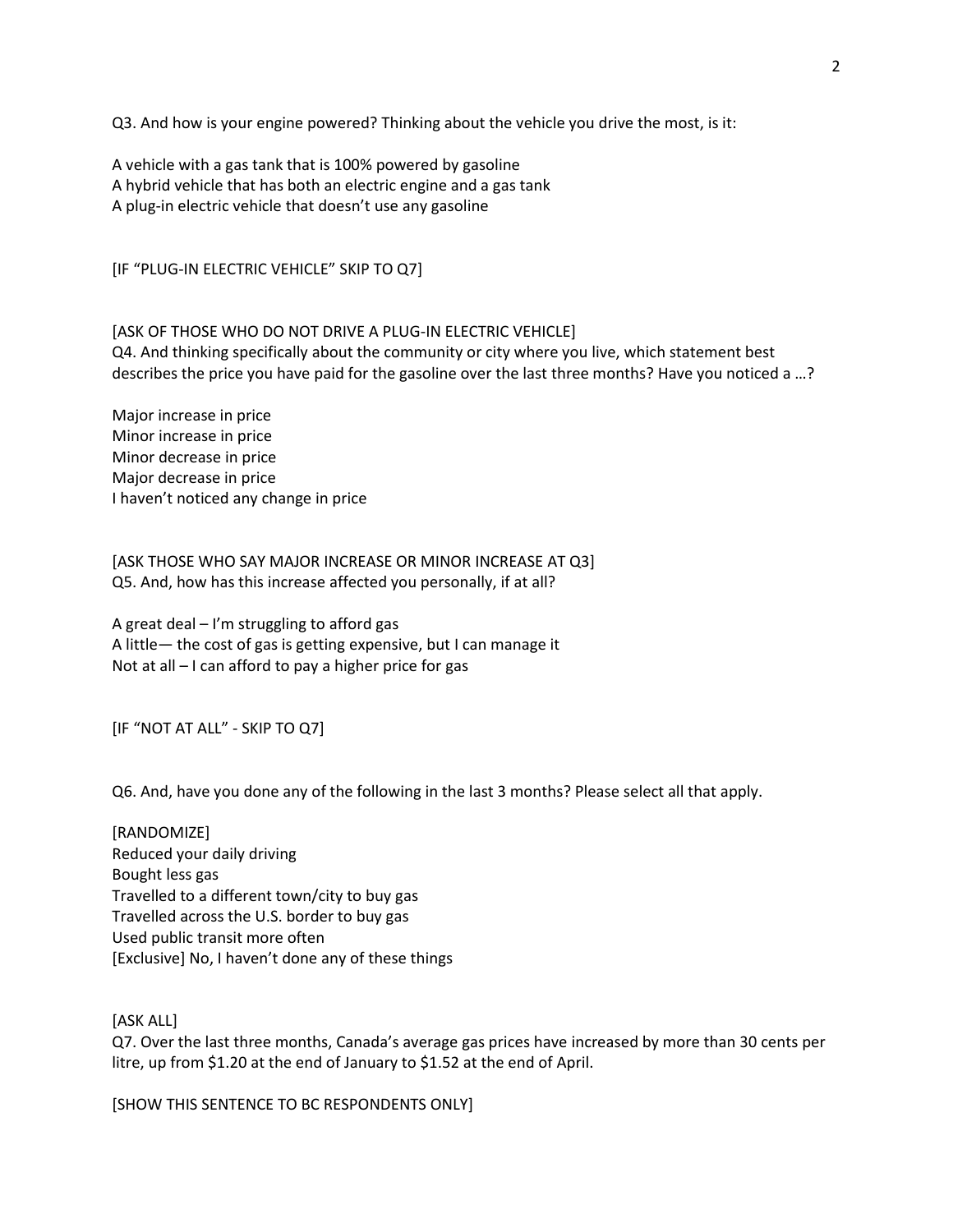Metro Vancouver has been experiencing the highest average gas prices in North America, where costs peaked at more than \$1.70 per litre.

Which statement best describes how you feel about the current rise in gas prices?

### [RANDOMIZE]

Gas prices rise and fall all the time; this is just a temporary spike This is a sign of a more permanent increase in average gas prices

Q8. And, what do you think are the biggest reasons for the current rise in gas prices? (Please select up to two options)

# [RANDOMIZE]

| Government taxes (e.g. transit tax, carbon tax etc.)    |
|---------------------------------------------------------|
| Big oil companies looking for higher profits            |
| Low value of the Canadian dollar versus the U.S. dollar |
| Increased demand for gasoline                           |
| Global oil supply shortages                             |
| Dependence on foreign oil/lack of refining capacity     |
| Lack of investment in renewable energy sources          |
| [ANCHOR]Other                                           |

Q8b. Thinking about this another way, some people argue there are three main forces affecting gas prices in this country: government taxes, oil companies' desire to maximize profit, and other economic market forces. Of these three, which do you think is **most responsible** for the current rise in gas prices?

[RANDOMIZE] Government taxes Oil companies' desire to maximize profit Economic market forces

Q9. To what extent do you agree or disagree with the following statements:

[ROWS – RANDOMIZE] [ASK ALL] Public transit is convenient where I live Rising gas prices where I live have made it harder for me to afford necessities I have quit or changed jobs because I could no longer afford the cost of commuting

# [BC ONLY]

The NDP government in B.C. under John Horgan isn't doing enough to address high gas prices Expanding the Trans Mountain Pipeline would help lower gas prices in B.C. The media in B.C. place too much emphasis on gas prices

[COLUMNS] Strongly agree Agree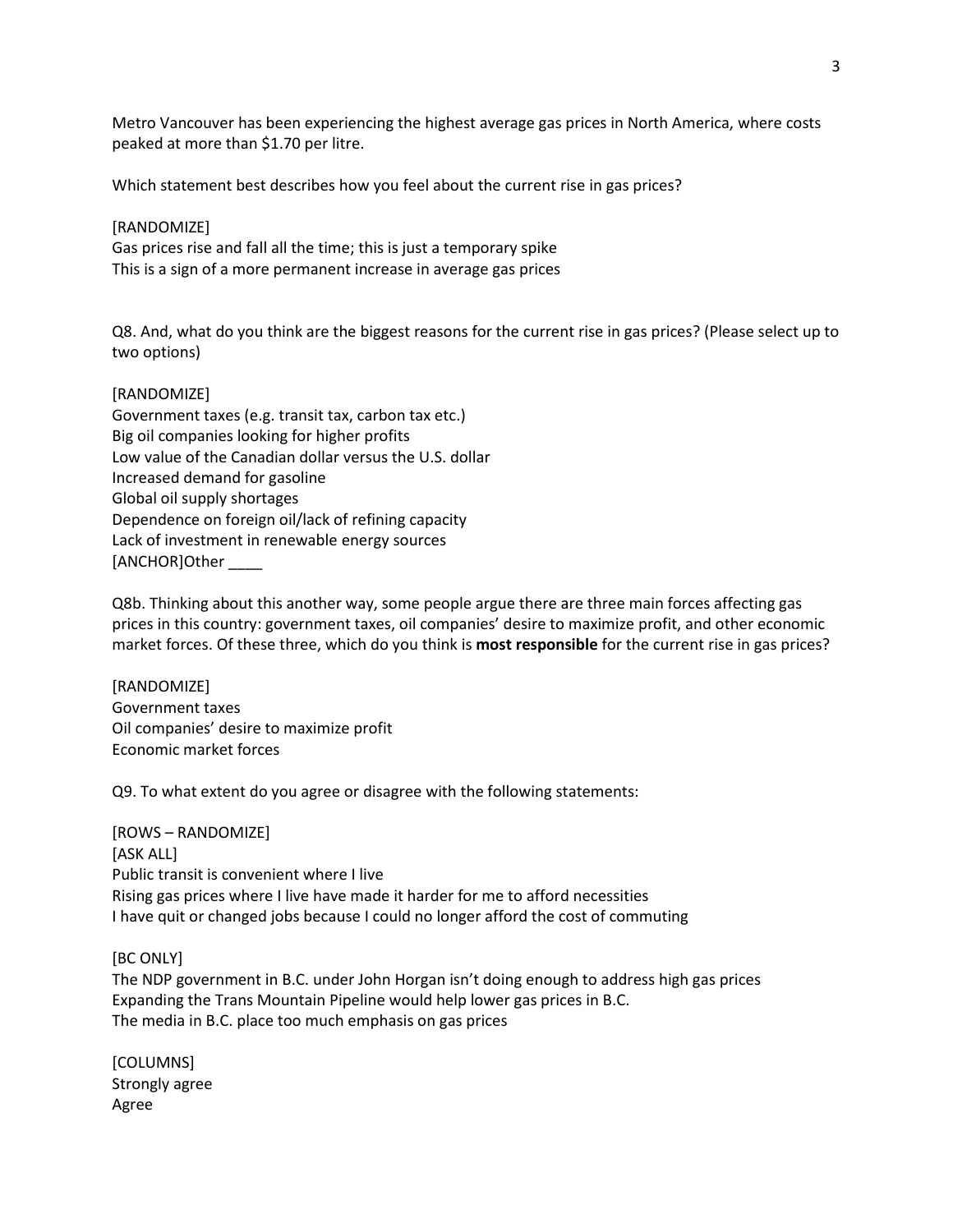Neither agree nor disagree Disagree Strongly disagree

Q10. In recent months, some economists and oil industry analysts have called on British Columbia's provincial government to implement a [maximum price cap on gas,](https://globalnews.ca/news/5197931/regulate-gas-gouging-bc/) modelled on regulations already in place in Québec and the Maritime provinces. Would you support or oppose this policy?

Strongly support Support Oppose Strongly oppose Not sure/Can't say

Q11. On April 30, the new Alberta government under Jason Kenney proclaimed a law that allows the province to restrict its oil and gas shipments to other provinces.

Kenney argues this law is necessary to protect Alberta's economic interests and that the government of B.C. under John Horgan has kept gas prices high by repeatedly blocking oil projects.

The B.C. government is challenging the law in court, arguing that it is unconstitutional. Horgan argues his government is protecting British Columbians and their coastline.

Suppose you had to choose a side in this debate. Which province's government would you be more inclined to side with?

[RANDOMIZE] The B.C. government The Alberta government

Q12. Now, for our classification purposes, how would you describe where you currently live? Is it:

A rural area/farm In a small town In a small city In the suburbs of a big city A central area in a big city

[BC ONLY]

Q13. If a provincial election were held tomorrow here in British Columbia, which party's candidate would you yourself be most likely to support?

[RANDOMIZE TOP 3] BC Liberal Party